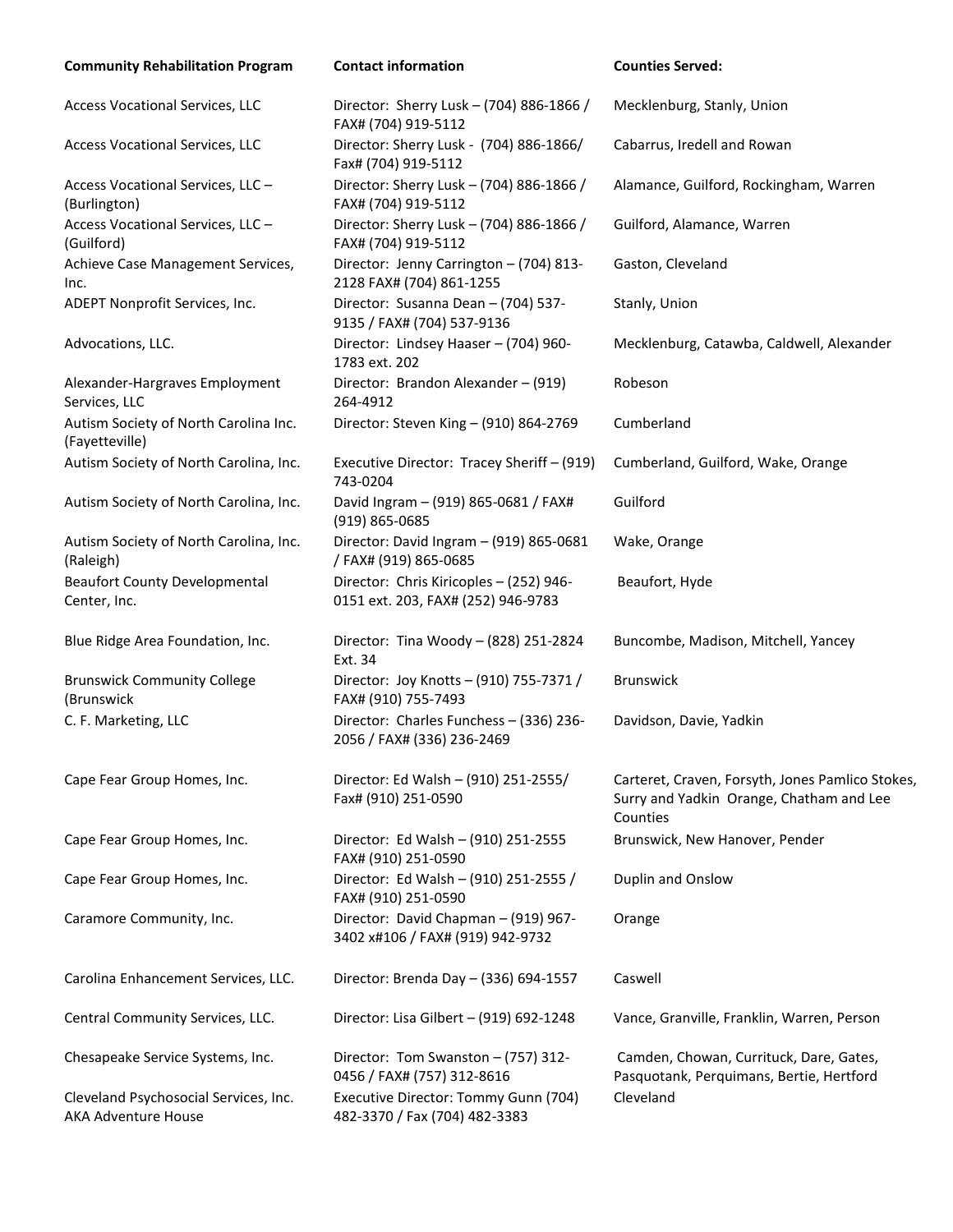| Cleveland Vocational Industries, Inc.                                                    | Interim Director: Kent Farmer - (704)<br>471-0606 / FAX# (704) 480-8555 | Cleveland                                                             |
|------------------------------------------------------------------------------------------|-------------------------------------------------------------------------|-----------------------------------------------------------------------|
| Coastal Enterprises of Jacksonville, Inc.                                                | Director: John Glover - (910) 455-2131 /<br>FAX# (910) 455-7251         | Onslow, Pender, Wayne                                                 |
| Coastal Enterprises of Wilmington, Inc.                                                  | Director: Sylvia Amick - (910) 763-<br>3424/5546 / FAX# (910) 815-0367  | New Hanover, Pender, Brunswick                                        |
| Community Partnerships, Inc.                                                             | Director: Albert A. Fisher - (919) 781-<br>3616 / FAX# (919) 782-1485   | Wake                                                                  |
| Community Workforce Solutions, Inc.                                                      | Director: Roger McGee - (919) 231-3325<br>/FAX# (919) 231-9189          | Franklin, Granville, Vance, Wake, Warren,<br>Durham                   |
| Community Workforce Solutions, Inc.<br>(Henderson)                                       | Director: Roger McGee - (919) 231-3325<br>/FAX# (919) 231-9189          | Franklin, Granville, Vance, Warren                                    |
| Comprehensive Interventions, Inc.                                                        | Director: Desiree Rodgers - (252) 792-<br>8035 FAX: 252-792-8045        | Bertie, Dare, Hertford, Martin, Tyrell, Hyde,<br>Washington, Beaufort |
| Creative Management Source, Inc.                                                         | Director: Barbara I. Hendrix - (336) 292-<br>5478 / FAX# (336) 617-5948 | Guilford                                                              |
| <b>Cumberland Residential &amp; Employment</b><br>Services & Training, Inc. (C.R.E.S.T.) | Executive Director: Mr. Dwayne<br>Patterson - (910) 487-3131            | Cumberland, Moore, Richmond, Montgomery,<br>Anson, Hoke               |
| Diversified Opportunities, Inc.                                                          | Director: Cindy Harrell - (252) 291-0378<br>/ FAX# (252) 291-1402       | Greene, Wilson, Wayne                                                 |
| Durham Exchange Club Industries, Inc.                                                    | Director: Alan Wayne - (919) 596-<br>1341/1342 / FAX# (919) 596-6380    | Durham                                                                |
| Easter Seals UCP-Charlotte                                                               | Manager: Willie Walker - (704) 333-<br>8220 / FAX# (704) 333-7066       | Cabarrus, Gaston, Mecklenburg, Union, Rowan                           |
| Easter Seals UCP NC                                                                      | Director: Luanne Welch (919) 783-8898                                   | Harnett, Johnston, Wake, Franklin                                     |
| Easter Seals UCP-Goldsboro                                                               | Program Supervisor: Kim Riley (252) 633-<br>0876                        | Wayne                                                                 |
| Easter Seals UCP-Greensboro                                                              | Manager: Julie Mothorpe - (336) 272-<br>9602                            | Guilford, Forsyth                                                     |
| <b>Easter Seals UCP-Greenville</b>                                                       | Program Supervisor: Terrence Crowe<br>(252) 353-8007                    | Pitt                                                                  |
| Easter Seals UCP-Henderson                                                               | Manager: Jo Burgwyn (252) 536-4105                                      | Vance, Granville, Warren, Franklin, Henderson                         |
| Easter Seals UCP-Jacksonville                                                            | Manager: Brenda Jones - (252) 636-<br>6007 / FAX# (252) 672-0009        | Duplin, Onslow                                                        |
| Easter Seals UCP-Kinston                                                                 | Manager: Kim Riley - (252) 633-0876/<br>FAX# (252) 672-0009             | Lenoir                                                                |
| Easter Seals UCP-New Bern                                                                | Manager: Brenda Jones - (252) 633-<br>0876/ FAX# (252) 672-0009         | Carteret, Craven, Jones, Pamlico                                      |
| Easter Seals UCP-Roanoke Rapids                                                          | Manager: Glenn Echerd (252) 536-4105 /<br>Fax: (252) 536-0119           | Halifax, Northampton                                                  |
| Easter Seals UCP-Whiteville                                                              | Manager: Robert Holmes - (910) 763-<br>1787 / FAX# (910) 763-1723       | Columbus                                                              |
| Easter Seals UCP-Wilmington                                                              | Manager: Robert Holmes - (910) 763-<br>1787 / FAX# (910) 763-1723       | Brunswick, New Hanover, Pender                                        |
| Easter Seals UCP-Winston-Salem                                                           | Manager: Julie Mothorpe - (337) 272-<br>9702 / FAX# (336) 370-4361      | Forsyth, Stokes, Surry, Yadkin                                        |
| Easter Seals-Rocky Mount                                                                 | Manager: Glenn Echerd (252) 536-4105 /<br>Fax: (252) 536-0119           | Edgecombe, Nash                                                       |
| Eastern Carolina Vocational Center, Inc.                                                 | President: Bob Jones - (252) 758-4188 /<br>FAX# (252) 830-1260          | Beaufort (up to Washington), Martin, Pitt                             |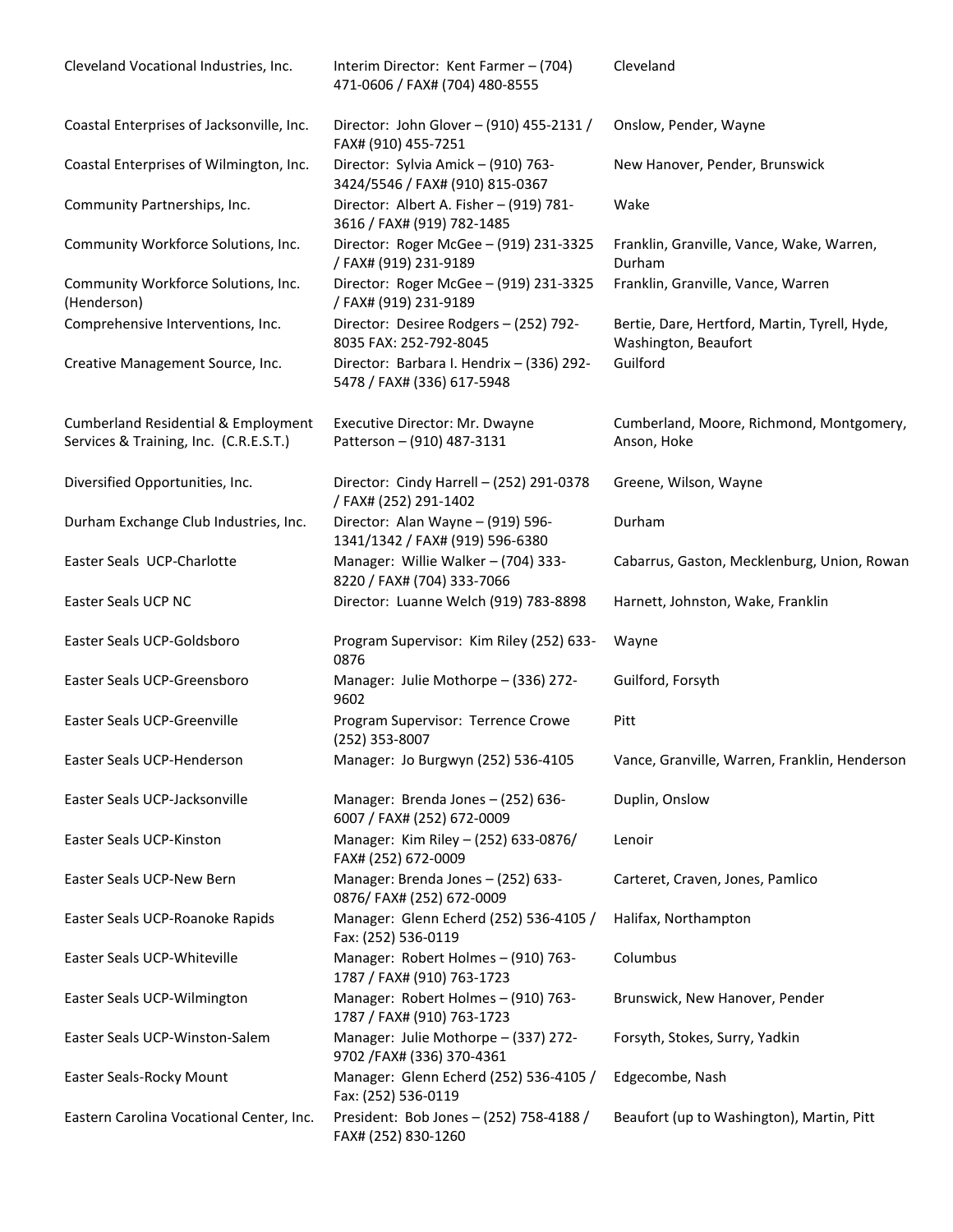| Employment Aide & Medical Supplies,<br>Inc.                                 | Director: Angela Okorieocha - (910) 484-<br>3262                       | Cumberland, Hoke, Robeson                                                                                                           |
|-----------------------------------------------------------------------------|------------------------------------------------------------------------|-------------------------------------------------------------------------------------------------------------------------------------|
| Employment Source, Inc.                                                     | Director: Andrew Rind - (910) 303-6891                                 | Cumberland                                                                                                                          |
| Family Preservation Services of NC, Inc.<br>(Magnolia House)                | Program Dir.: Laurie Mills (828) 288-2707<br>/ Fax: (828) 288-2770     | Henderson, Rutherford, Polk, Burke, Catawba,<br>Caldwell, Alexander, Alleghany, Ashe, Avery,<br>Mitchell, Watauga, Wilkes and Yancy |
| Family Preservation Services of North<br>Carolina, Inc.                     | Director: Carson Ojammaa -(828) 225-<br>3100 / FAX (828) 225-3604      | Buncombe                                                                                                                            |
| Foothills Industries of McDowell County                                     | Director: Steve Early - (828) 652-4088 /<br>FAX# (828) 652-7527        | McDowell                                                                                                                            |
| Foothills Industries of McDowell County                                     | Director: Steve Early - (828) 652-4088 /<br>FAX# (828) 652-7527        | McDowell                                                                                                                            |
| Forerunner Services, Inc.                                                   | Director: J. David Bolick - (828) 495-<br>2105 / Fax: (828) 495-2101   | Alexander, Buncombe, Burke, Cabarrus,<br>Caldwell, Catawba, Haywood, Iredell, Jackson,<br>Rowan                                     |
| <b>GHA Autism Supports</b>                                                  | CEO: Dawn Allen - (704) 982-9600/ Fax#<br>(704) 982-8155               | Stanly                                                                                                                              |
| Goodwill Industries of Central North<br>Carolina, Inc                       | Director: Richard J. Gorham - (336) 275-<br>9801 / FAX# (336) 274-1352 | Alamance, Caswell, Chatham, Guilford, Randolph,<br>Rockingham                                                                       |
| Goodwill Industries of Northwest North<br>Carolina Inc. (Iredell)           | Director: Malla Vue - (704) 873-5005                                   | Iredell                                                                                                                             |
| Goodwill Industries of Northwest North<br>Carolina, Inc.                    | Director: Art Gibel - (336) 724-3621                                   | Davidson, Davie, Forsyth                                                                                                            |
| Goodwill Industries of Northwest North<br>Carolina, Inc. - (Catawba County) | Director: Malla Vue - (828) 465-0371 /<br>FAX# (828) 465-3073          | Alexander, Catawba                                                                                                                  |
| Goodwill Industries of the Southern<br>Piedmont, Inc.                       | President: J. Michael Elder - (704) 372-<br>3434 / FAX# (704) 372-3228 | Cabarrus, Gaston, Lincoln, Mecklenburg, Union                                                                                       |
| Haywood Vocational Opportunities, Inc.                                      | Director: George Marshall - (828) 456-<br>4455 / FAX# (828) 456-8639   | Haywood                                                                                                                             |
| Industrial Opportunities, Inc                                               | Director: Tom O'Brien - (828) 321-4754 /<br>FAX# (828) 321-4784        | Cherokee, Clay, Graham                                                                                                              |
| InReach                                                                     | Director: Lori A. Gougeon - (704) 536-<br>6661 / FAX# (704) 536-0074   | Mecklenburg                                                                                                                         |
| Irene Wortham Center, Inc.                                                  | Director: R. Matthew Henry. 828-274-<br>6050 x150.                     | Buncombe, Henderson, Madison, Transylvania                                                                                          |
| Johnston County Industries, Inc.                                            | Director: Bill Sharek, Jr., President and<br>CEO (919) 743-8700        | Johnston. Lee, Wayne                                                                                                                |
| Johnston County Industries, Inc.<br>(Harnett Production Enterprises)        | Director: Bill Sharek, Jr. President and<br>CEO (919) 743-8700         | Harnett, Sampson                                                                                                                    |
| Kaleo Supports, Inc.                                                        | Director: Nancy Szymkowiak - (910) 630-<br>2255 / FAX# (910) 630-2255  | Cumberland                                                                                                                          |
| Keystone Community Partners, Inc.                                           | Director: Tanya Smith - (919) 882-2133 /<br>(919) 522-2508 cell        | Durham, Johnston, Wake                                                                                                              |
| Learning Perspectives, Inc.                                                 | Director: Greg Cloninger - (910) 343-<br>6882 / FAX: (910) 362-9192    | Brunswick, New Hanover, Lower Onslow, Pender                                                                                        |
| Lee County Industries, Inc.                                                 | Director: Michael Gilmore-(919) 775-<br>3439/FAX# (919) 774-6926       | Lee, Moore, Chatham                                                                                                                 |
| Liberty Corner Enterprises, Inc.                                            | Director: Brad Alexander - (828) 254-<br>9917 / FAX# (828) 251-5373    | Buncombe, Jackson, Swain, Haywood, Macon,<br>Clay, Cherokee, Graham                                                                 |
| Lifespan Incorporated                                                       | Director: Davan Cloninger - (704) 944-<br>5100/FAX# (704) 944-5102     | Mecklenburg                                                                                                                         |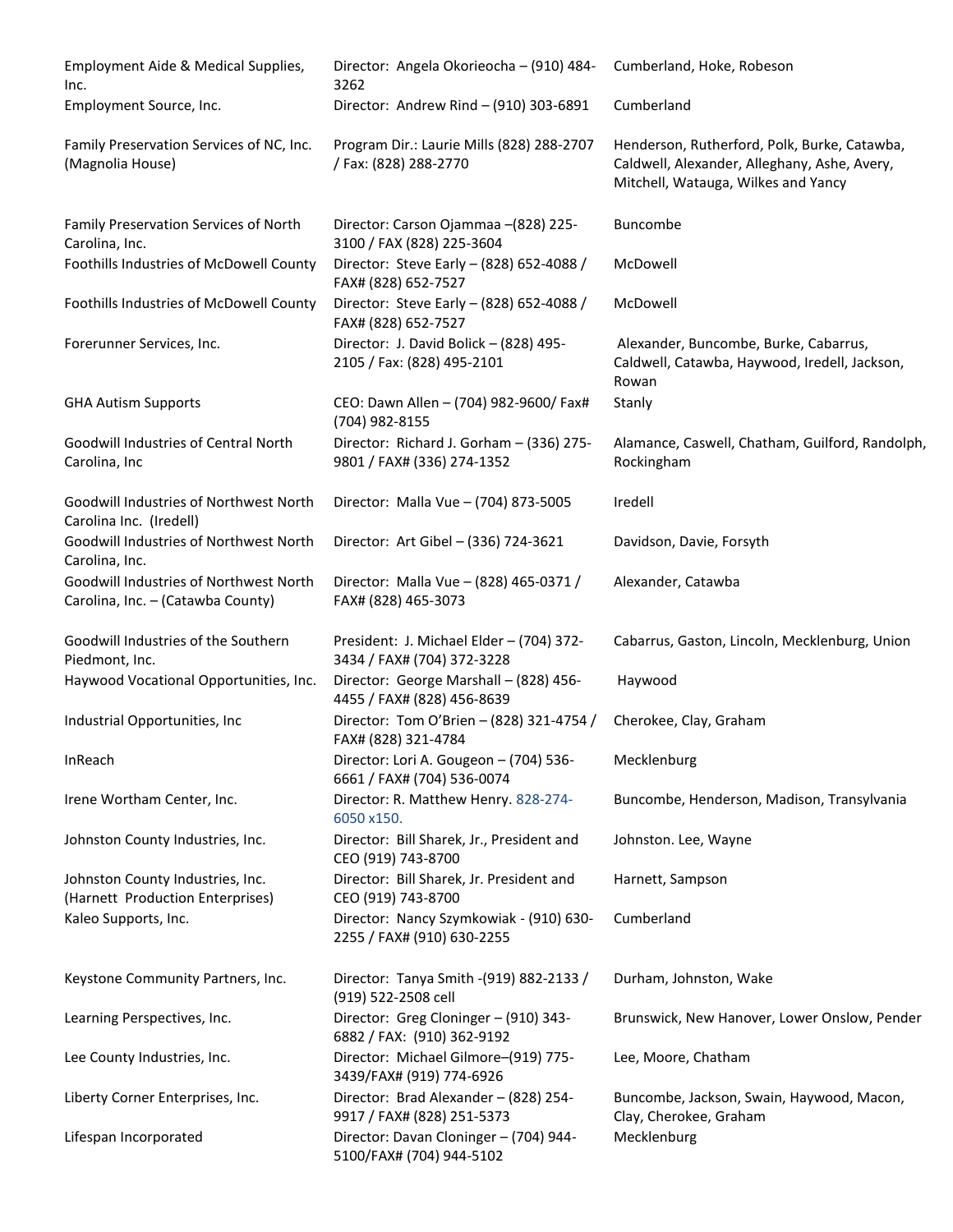| Lifespan Incorporated (Asheville)            | President: Davan Cloninger - (704) 944-<br>5100/ FAX# (704) 944-5102         | Henderson and Transylvania                                                                  |
|----------------------------------------------|------------------------------------------------------------------------------|---------------------------------------------------------------------------------------------|
| LifeSpan Incorporated (Burlington)           | Director: Alisha Tatum (336) 513-4250/<br>Fax# (336) 513-4241                | Alamance and Rockingham                                                                     |
| Lifespan Incorporated (Gastonia) NP          | President: Davan Cloninger - (704) 944-<br>5100/ FAX # (704) 944-5102        | Gaston and Lincoln                                                                          |
| LifeSpan Incorporated (Greensboro)           | Executive Director: Vacant - (336) 852-<br>1495 / FAX# (336) 855-9994        | Guilford                                                                                    |
| Lifespan Incorporated (Statesville)          | Director: Director: Davan Cloninger-<br>(704) 944-5100 / FAX# (704) 944-5102 | Iredell                                                                                     |
| Lifespan Incorporated (Surry)                | Director: Bonita Stanley - (336) 374-<br>4466 / FAX# (336) 374-4467          | Surry, Yadkin, Stokes                                                                       |
| Lifespan Incorporated (Sylva)                | President: Davan Cloninger - (704) 944-<br>5100                              | Cherokee, Clay, Graham, Jackson, Macon, Swain<br>and Haywood                                |
| Lifespan-Davie                               | Director: Bonita Stanley - (336) 374-<br>4466 / FAX# (336) 374-4467          | Davie                                                                                       |
| Lifespan-Stanley & Union                     | President: Davan Cloninger - (704) 944-<br>5100 / FAX# (704) 944-5102        | Union and Stanley                                                                           |
| M8d 2 Rise, Inc.                             | Director: Tifanie Rudd - (336) 907-7268 /<br>FAX: (336) 373-1893(4)          | Guilford                                                                                    |
| <b>Martin Enterprises</b>                    | Director: Becky Renn - (252) 792-8251/<br>Fax# (252) 792-5283                | Beaufort, Bertie, Martin, Washington, Hertford                                              |
| McCloud & Associates, Inc.                   | Director: Valerie McCloud - (252) 355-<br>6272 Fax: 252-355-0116             | Pitt, Lenoir                                                                                |
| Meridian Behavioral Health Services,<br>Inc. | CEO: Joe Ferrara - (828) 631-3973 /<br>FAX# (828) 631-9280                   | Cherokee, Haywood, Jackson, Macon,<br>Transylvania                                          |
| Monarch                                      | Director: Cindy Jones - (704) 986-1522 /<br>FAX# (704) 982-5279              | Robeson                                                                                     |
| Neuse Enterprises, Inc.                      | Director: Leon Deans - (252) 523-0817 /<br>FAX# (252) 527-2457               | Jones, Lenoir                                                                               |
| NuVizions, LLC                               | Director of Operations: Valeria S. Sawyer<br>$-(252)$ 332-2297               | Bertie, Chowan, Gates, Halifax, Hertford, Martin,<br>Northampton, Pasquotank and Perquimans |
| OE Enterprises Incorporated<br>(Alamance)    | President: Margaret Samuels - (919) 732-<br>8124                             | Alamance, Caswell, Guilford, Rockingham                                                     |
| OE Enterprises, Incorporated                 | President: Margaret Samuels (919) 732-<br>8124/FAX# 919-732-4027             | Orange, Durham                                                                              |
| Pathway 2 Employment, Inc.                   | Director: Eric Thompson - (704) 861-<br>8331 Fax: 866-629-0946               | Gaston, Cleveland, Mecklenburg, Polk                                                        |
| Person Industries                            | Director: Becky Clayton - (336) 599-7571<br>/ FAX# (336) 597-2834            | Person                                                                                      |
| Rainbow 66 Storehouse Inc.                   | Director: Edna Grooms - (919) 686-0165<br>/ FAX# (919) 686-0167              | Durham                                                                                      |
| Randolph Vocational Industries, Inc.         | Directors: Sharon Pierce & Donna<br>Seabolt - (336) 629-0573                 | Randolph                                                                                    |
| Revelation Placement Service, LLC            | Director: Terry Colman - (910) 733-<br>3654/FAX# (910) 272-0124              | Bladen, Robeson, Scotland                                                                   |
| RHA Health Services NC LLC -<br>Northcentral | Director: Jeanne Duncan - (828) 232-<br>6844, FAX# (828) 232-6845            | Franklin, Granville, Person, Vance, Warren,<br>Orange, Chatham and Lee                      |
| RHA Health Services NC LLC-<br>Northeast     | Director: Jeanne Duncan - (828) 232-<br>6844, FAX# (828) 232-6845            | Edgecombe, Nash, Halifax, Northampton,<br>Wayne, Lenoir, Pitt, Greene, Wilson               |
| RHA Health Services NC LLC -<br>Southcentral | Director: Jeanne Duncan - (828) 232-<br>6844, FAX# (828) 232-6845            | Bladen, Cumberland, Robeson, Scotland,<br>Richmond, Anson, Moore, Hoke, Montgomery          |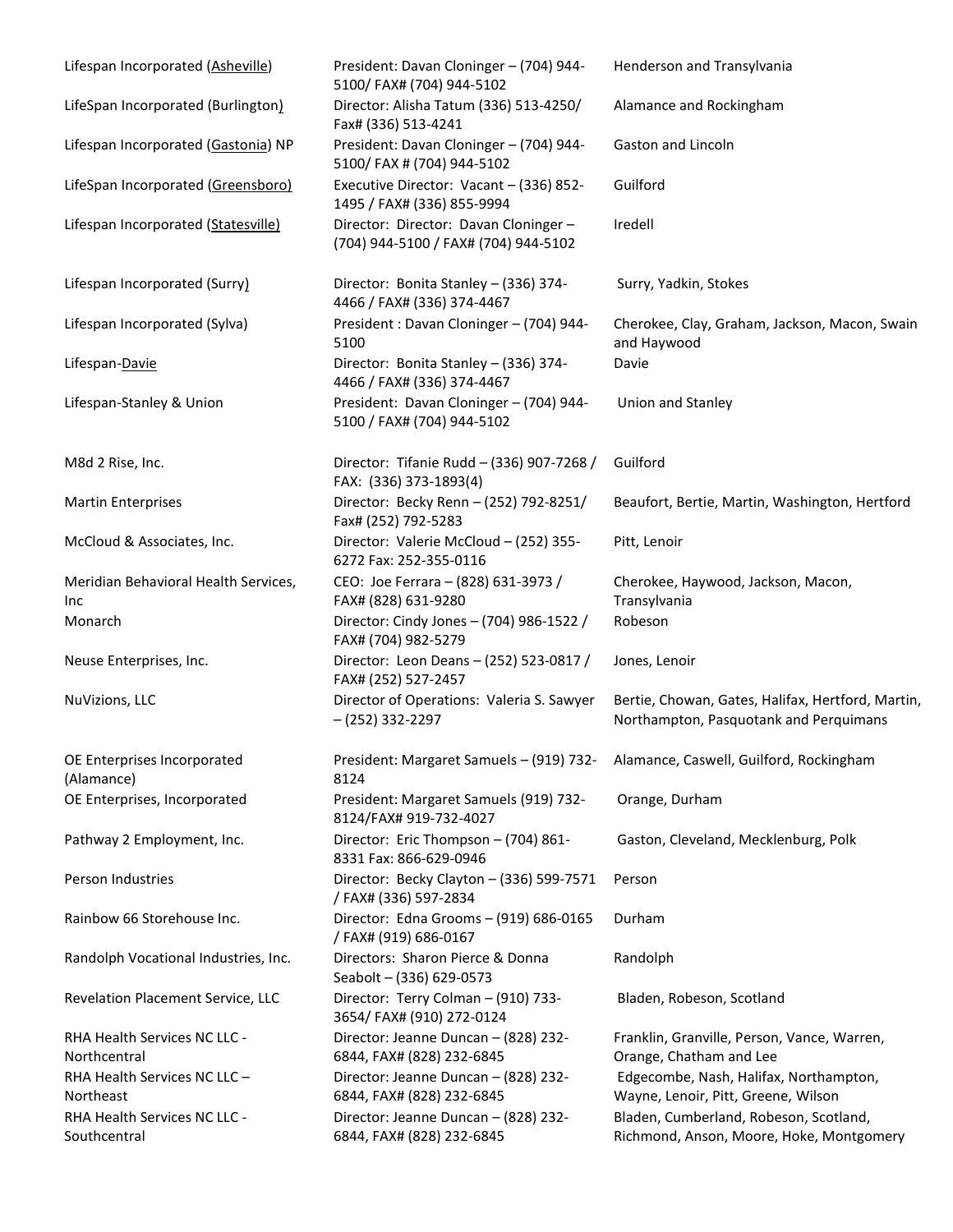RHA Health Services NC LLC – Southeast

TEACCH Autism Program @ UNCCH-Greensboro)

The ARC of North Carolina, Inc. - Asheville The Arc of North Carolina, Inc. - Wilmington

The Enrichment Center-An Affiliated Chapter of The The Mental Health Fund, Inc. dba Catawba Valley Behavioral Health Care/Connections

UNC Center for Excellence in Community Health (Univ)

Universal Mental Health Services, Inc. (Univer'l MH/DD/SAS) Vocational Solutions of Henderson County, Inc. Wake Enterprises, Inc. **Director: Walter Weeks – (919) 714-**

Director: Jeanne Duncan – (828) 232- 6844, FAX# (828) 232-6845

RHA Health Services NC LLC – West Director: Jeanne Duncan – (828) 232-6844, FAX# (828) 232-6845 Right Choice Services, LLC Director: Cynthia Hubbard (704) 785- 7685 FAX: 980-781-4375 Rutherford Life Services, Inc. Director: Amanda Freeman. – (828) 286- 4352 / FAX# (828) 287-3295

Skills, Inc. Director: Theo Bohn – (252) 333-3755 / FAX# (252) 333-3754 Stevens Center **Director: Roger Bailey - (919) 776-4048** / FAX# (919) 774-7711 Director: Glenna Osborne – (336) 334- 5773 TEACCH Autism Program @UNCCH Director: Laura Klinger, Ph.D. – (919) 966-2174 The Arc of Greensboro, Inc. Executive Director: Linda Yurko – (336) 373-1076 / FAX# (336) 272-0718

The Arc of Haywood County, Inc. Director: Steve Brown – (828) 452-1980 ext.301 / FAX# (828) 452-1525

> Director: Lori Boehm – (828) 254-4771 / FAX# (828) 254-6885 Interim Executive Director: Lisa Poteat (910) 791-9022, FAX# (910) 791-0148

The Arc of the Triangle, Inc. Director: Mr. Robin Baker – (919) 942-5119 / FAX# (919) 942-2119 Director: Valerie Vizena – (336) 777- 0076 ext. 210 Director: Sarah Parham – (828) 466-0030 / FAX# (828) 466-0999

The Workshop of Davidson, Inc. Director: Mike Foster – (336) 248-2816 / FAX# (336) 248-4995 Threshold, Inc. Director: Susan Deter – (919) 682-4124 / FAX# (919) 956-7703 Transylvania Voc Services, Inc. Director: Nancy Stricker – (828) 884- 3195 / FAX# (828) 884-3102 Tri-County Industries, Inc. Director: Brenda Cogdell - (252) 977- 3800 / FAX# (252) 977-2283 Director of Operations: Thava Mahadevan – (919) 962-4919 United Youth Care Services, Inc. Director: Donald Booker Phone: 336- 370-9232, ext. 102 / Fax: 336-274-7200

> VP/Dir: James Brook Phillips-(828)759- 2228 Director: Allen Combs – (828) 692-9626 / FAX# (828) 692-6617 6121 / FAX# (919) 856-1307

Onslow, Duplin, Craven, Pamlico, Carteret, Jones, Brunswick, New Hanover, Pender

Gaston, Mecklenburg, Rowan, Cabarrus

Cabarrus, Rowan

Rutherford

Camden, Chowan, Currituck, Dare, Pasquotank, Perquimans, Gates Lee, Harnett

Guilford, Randolph, Forsyth, Davidson, Davie

Statewide

Guilford (Greensboro Area)

Haywood

Buncombe, Henderson

New Hanover, Brunswick, Pender

Orange, Wake, Durham

Forsyth

Catawba

Davidson

Durham Transylvania, Henderson Edgecombe, Halifax, Nash, Northampton

Alamance, Chatham, Orange

Guilford

Buncombe, Polk, Rutherford, McDowell, and Madison Buncombe, Henderson, Madison, Transylvania Wake